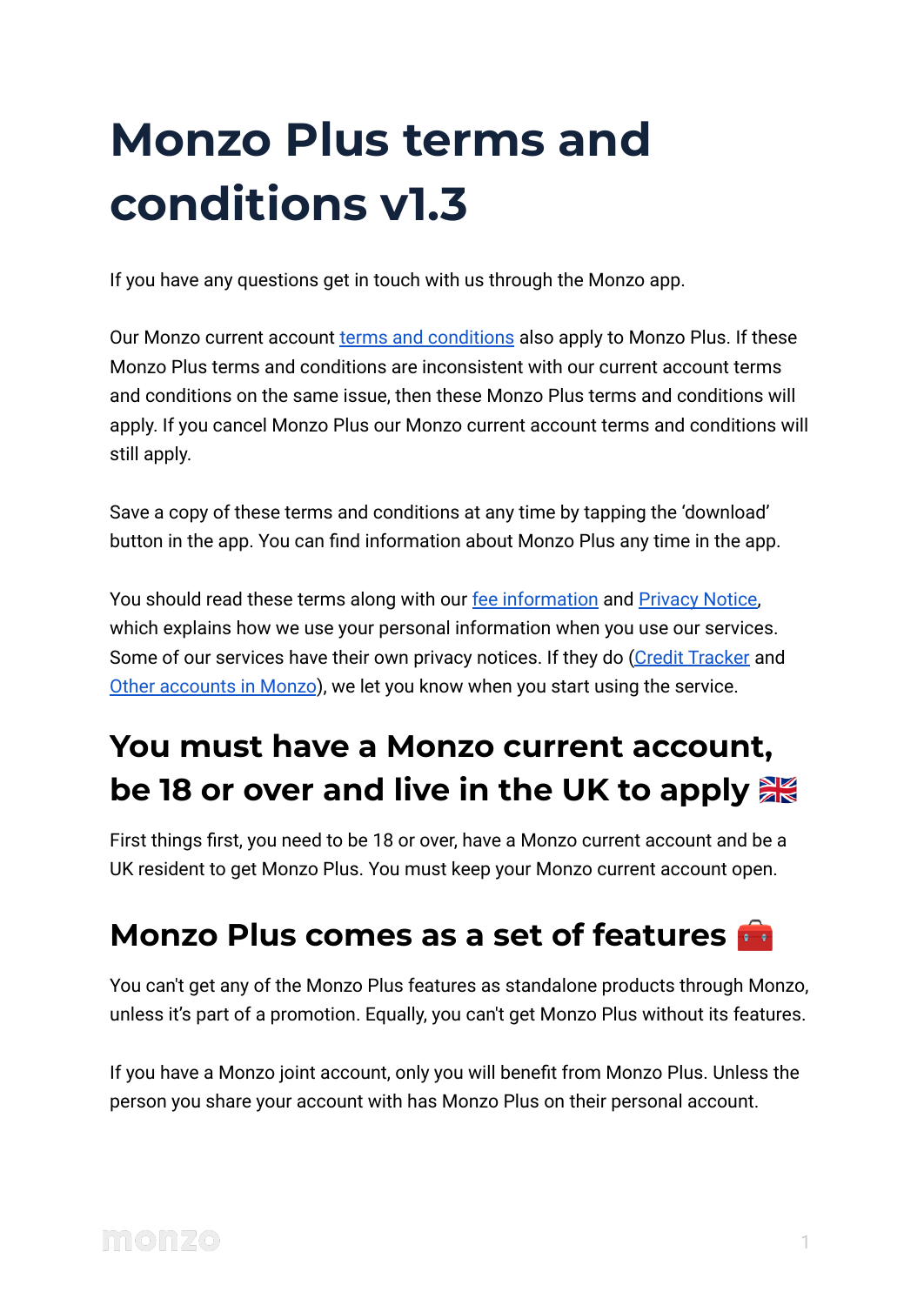Some features will only work on more recent operating systems. To get the full benefit of Monzo Plus you'll need to keep your phone up to date.

# **Paying for Monzo Plus**

You'll pay a monthly fee of £5 for Monzo Plus. Initially, there's a 3 month minimum term which means you'll pay the monthly fee of £5 for a minimum of 3 months. After 3 months, Monzo Plus continues as an ongoing contract which you can cancel at any time without paying a cancellation fee.

#### **You pay for Monzo Plus in advance and on the same day each month**

If your payment is due on or after the 29th of the month, but the month we're in doesn't include that date, we'll take payment from you on the last day of that month.

So if you pay for Monzo Plus on the 31st of each month, in April your payment will be due on 30 April.

Each month, we'll take the fee automatically from your Monzo current account.

#### **If you don't have enough money in your personal current account to cover your monthly fee in the 3 month minimum term**

You must have enough money in your Monzo current account to make your monthly payment. If you don't, and you have available credit through an arranged overdraft with us, then we'll take the payment and you'll go into your arranged overdraft. We'll charge you interest at the current rate in your overdraft agreement while you use it.

If you don't have an arranged overdraft or available credit through an arranged overdraft, we'll try taking the payment again each day over the next 7 days.

If you still don't have enough money in your current account after 7 days, the payment will take you into an *[unarranged overdraft](https://monzo.com/help/overdrafts-loans/unauthorised-overdrafts)* and we'll charge you interest at your current rate. If you pay more than one monthly fee from your unarranged overdraft,

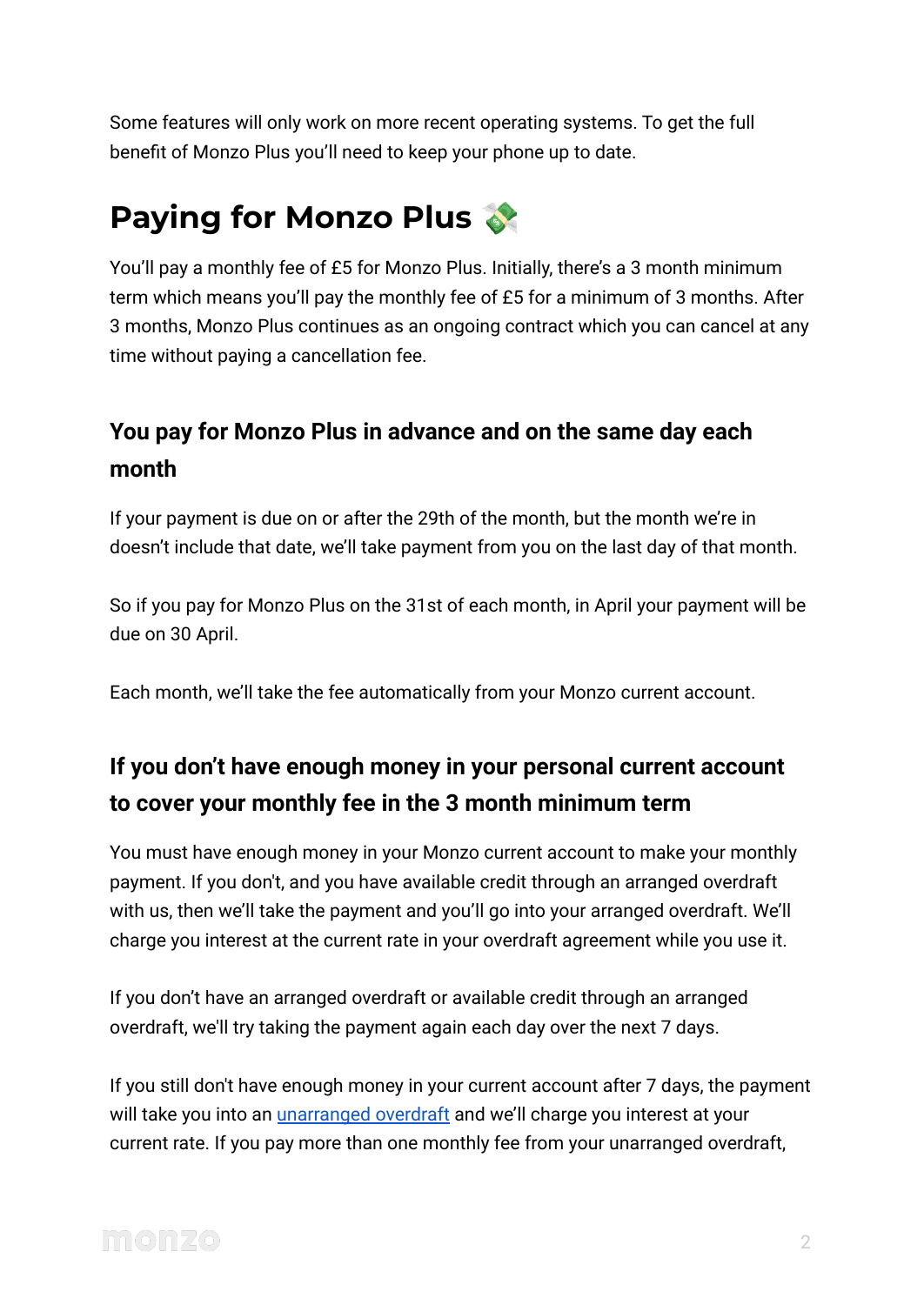we may cancel your Monzo Plus immediately. We'll keep your Monzo current account open but you'll lose access to the benefits of Monzo Plus.

The [monthly cap on unarranged overdraft charges](https://monzo.com/legal/terms-and-conditions/overdraft-charges-monthly-cap) for your account is £15.50.

After the 3 month minimum term, if you don't have available credit through an arranged overdraft, we'll try taking the payment again each day over the next 7 days. If you still don't have enough money in your current account after 7 days, we'll cancel Monzo Plus.

# **Cancelling**

If you change your mind, you can cancel Monzo Plus within 14 days of signing up. If you'd like to cancel, you can do this in the app. We'll give you a full refund of your monthly fee but we'll charge you £5 to cover the cost of delivering your Monzo Plus card.

If you'd like to cancel Monzo Plus at any time after 14 days of signing up, you can do this in the app. You may have to pay a cancellation fee to cover our costs. The amount you have to pay will depend on when you cancel. Please see the table below for details.

Your cancellation will be immediate, meaning you'll lose access to the benefits of Monzo Plus at the same time you choose to cancel. We'll ask you to order a hot coral card as a replacement, and the only way to get a replacement Monzo Plus card is to sign up for Monzo Plus again.

If you close your Monzo current account, we'll also cancel Monzo Plus and you may have to pay a cancellation fee.

If we close your Monzo current account or stop you using your card or app, we'll also cancel Monzo Plus and you may have to pay a cancellation fee.

| When you cancel              | What you pay                                                                                 |
|------------------------------|----------------------------------------------------------------------------------------------|
| Within 14 days of signing up | £5 to cover the cost of delivering the card (if<br>we've already sent your Monzo Plus card). |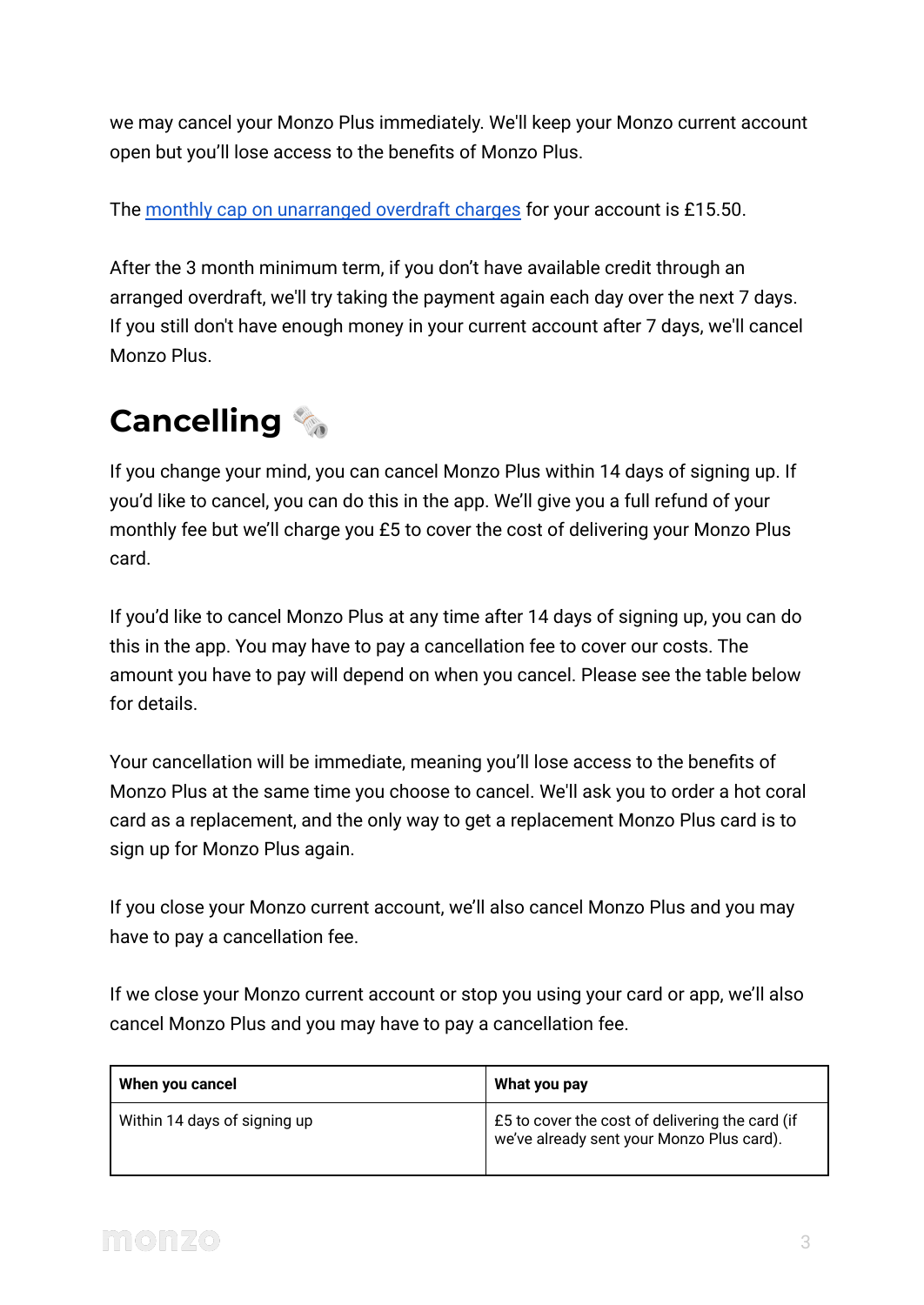|                                                  | We'll refund your monthly fee.                                                             |
|--------------------------------------------------|--------------------------------------------------------------------------------------------|
| After 14 days, but within 3 months of signing up | £5 to cover our costs.                                                                     |
|                                                  | We'll refund your monthly fee for the number of<br>days left in the month when you cancel. |
| Once the 3 month minimum terms ends              | We'll refund your monthly fee for the number of<br>days left in the month when you cancel. |

### **Replacement cards**

We'll never charge you for replacements where your card expires, is faulty, has been stolen, has been swallowed by an ATM or if we've cancelled your card because we're concerned about fraud.

You'll also get up to two replacement Monzo Plus cards per year without paying the £5 fee for any reason. After that, we'll charge a £5 fee for replacement cards (including if you lose your card).

If you need us to post your replacement card to somewhere outside the UK, we'll charge you the [international card fee](https://monzo.com/legal/plus/fee-information) in all circumstances.

# **Changes to Monzo Plus**

We can make changes to our monthly fee, interest rates, or the terms of this agreement from time to time and in line with our current account [terms and](https://monzo.com/legal/terms-and-conditions) [conditions.](https://monzo.com/legal/terms-and-conditions) If we tell you we're making a change that you don't agree with, you can contact us and cancel Monzo Plus for free.

### **Exclusive Monzo Plus card**

You'll get an exclusive holographic Monzo Plus card when you sign up. You'll get the chance to order it as soon as you've signed up.

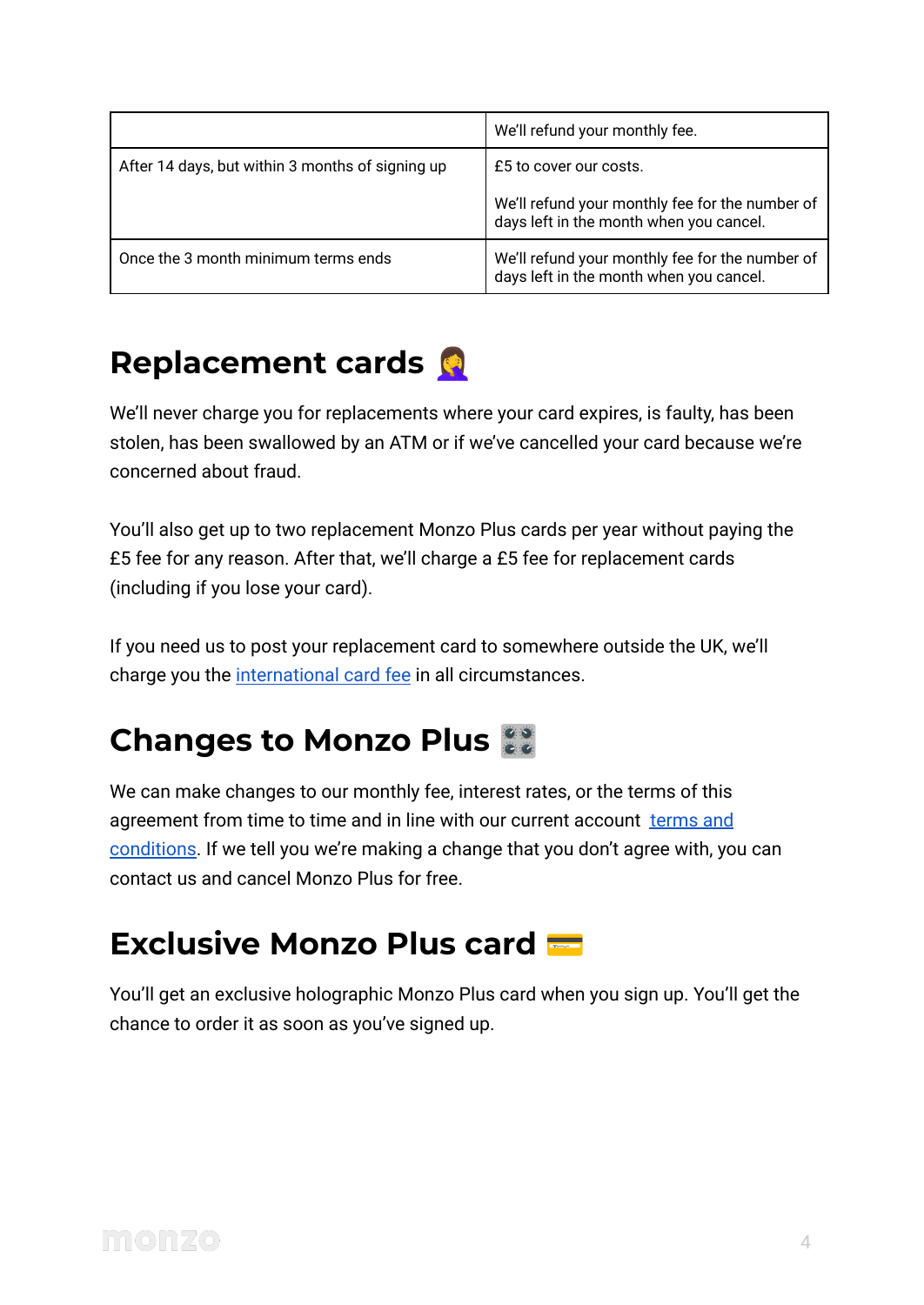# **Using your card abroad**

With Monzo Plus you can take out up to £400 without any fees in a rolling 30-day period outside the European Economic Area (EEA). After that, we'll charge you 3% of the total amount you withdraw.

Remember, there are no fees on cash withdrawals inside the EEA.

### **Interest on your balance and regular Pots**  $\mathscr{R}$

We'll pay you interest on up to £2,000 in your current account balance and regular Pots (this doesn't include Savings Pots). We'll calculate how much interest you've earned at midnight each day, and pay it into your account on the first day of the month.

You can find information about your interest rate, any changes we might make to it and other key details in the **[Summary](https://monzo.com/legal/plus/savings-summary/)**.

#### **If you cancel Monzo Plus**

If you cancel Monzo Plus you'll earn interest up to the day you cancelled. We'll pay you the interest you've earned that month on the same day you cancel.

#### **You don't have to earn interest if you don't want to**

You can opt out of earning interest at any time in the app.

# **Paying cash into your Monzo current account**

You can make 1 free cash deposit each calendar month at any shop displaying the PayPoint logo.

We'll charge you £1 for any extra deposits you make in a month. We'll take the £1 fee from the money you're paying in. So if you hand £300 over to the shopkeeper, we'll

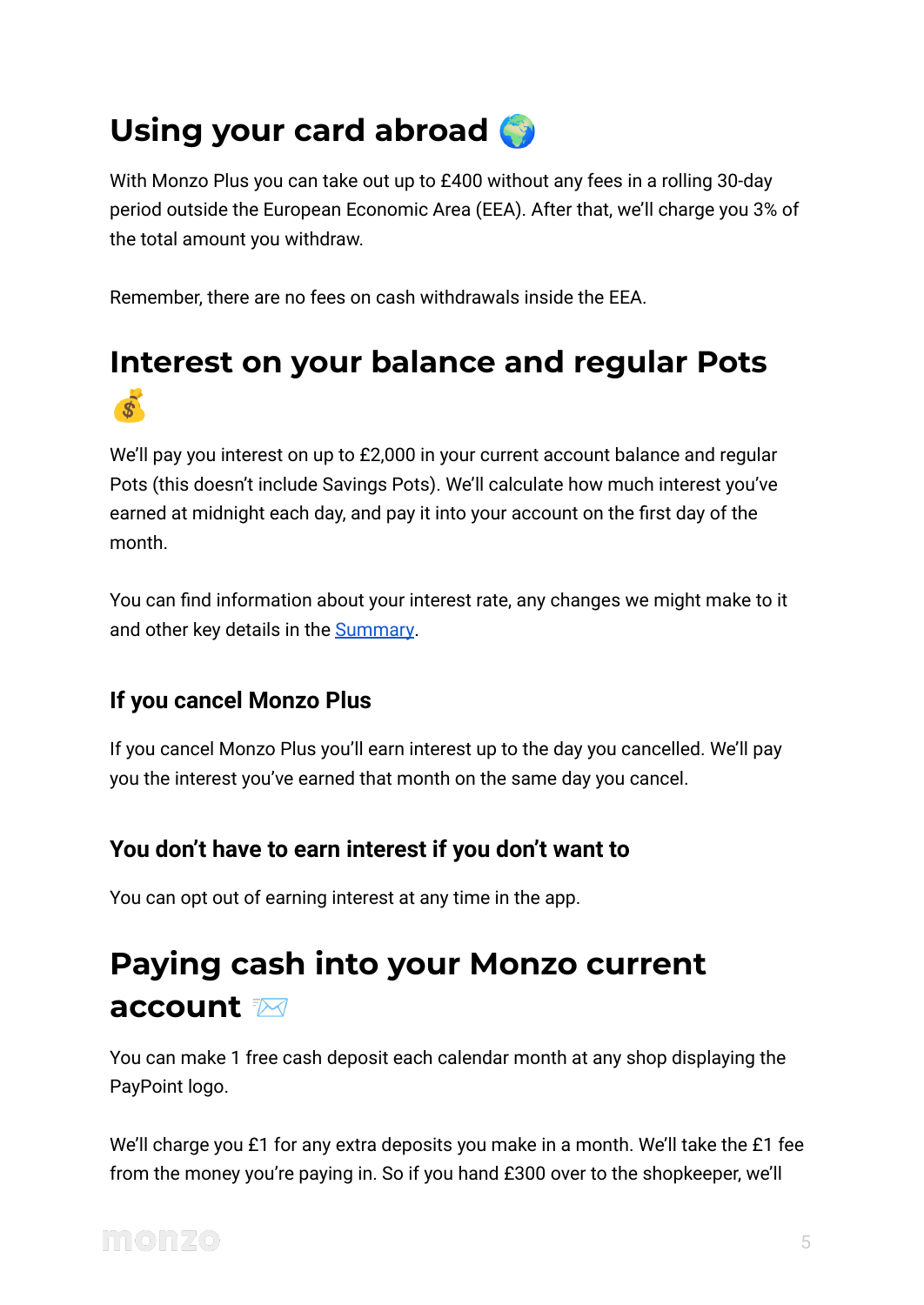put £299 in your Monzo current account.

# **Credit Tracker**

We've teamed up with TransUnion to show you your TransUnion credit score in the Monzo app.

You can find the Credit Tracker terms and conditions [here](https://monzo.com/legal/plus/credit-tracker-terms-and-conditions/) and the privacy notice [here](https://monzo.com/legal/plus/credit-tracker-privacy-notice/).

### **Other accounts in Monzo**

With Monzo Plus, you can see your other bank accounts in the Monzo app.

You can find the terms and conditions [here](https://monzo.com/legal/plus/other-accounts-in-monzo-privacy-notice/) and the privacy notice here.

# **Budgeting tools**

We give you access to exclusive budgeting tools as part of Monzo Plus. What they are and how they work may vary from time to time.

# **Offers**

We've teamed up with various brands to give you a bunch of offers through Monzo Plus.

You can find available offers in the app. These offers are subject to availability and we, or the supplier, can change or withdraw them without notice.

# **Cashback on international transfers**

With Monzo Plus, you can earn cashback on up to £25,000 of international transfers per year. You'll find the current cashback rate in the Monzo Plus home. We may change the cashback rate or allowance from time-to-time.

When you make a transfer, we'll estimate the cashback you'll earn. We'll then pay the cashback into your account when Wise send your money to the payee. The cashback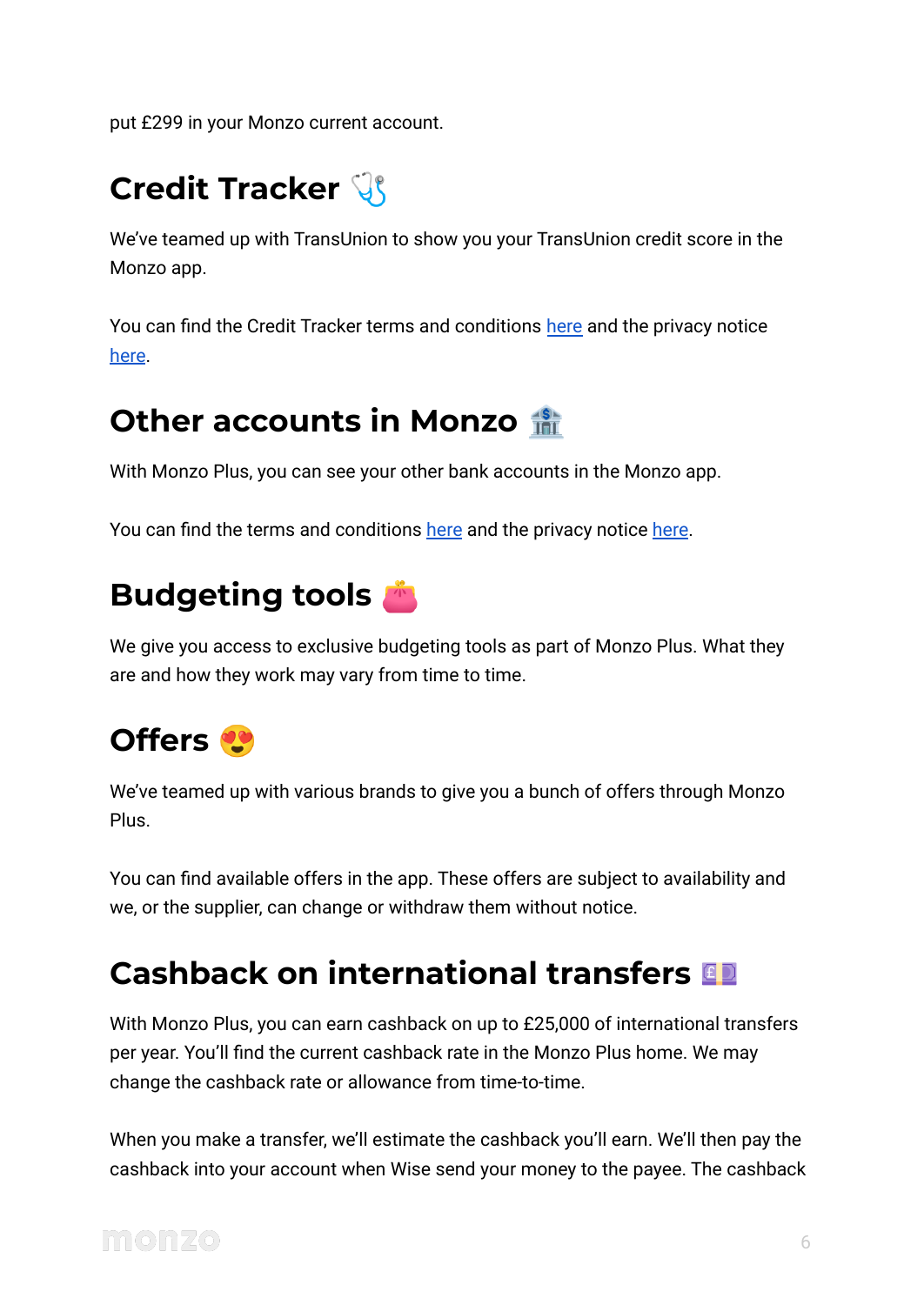estimate and the amount you actually get might be different if you choose the amount you want the payee to receive in a foreign currency, rather than the amount you want to send in GBP.

You might have to pay income tax on the cashback you earn. Contact HMRC if you're unsure about what you owe.

You won't receive cashback on transfers that don't reach the payee, for example if the transfer gets cancelled.

Sometimes we may recover cashback from you. This might happen if:

- the international transfer that earned you cashback gets returned to your account
- you earned cashback fraudulently, or
- you earned cashback by breaching our current account [terms and conditions.](https://monzo.com/legal/terms-and-conditions)

International transfers are provided by Wise. If you want to make an international transfer you'll need to agree to Wise's [Terms of Use](https://wise.com/terms-of-use) and [Privacy Policy](https://wise.com/gb/legal/privacy-policy).

# **Virtual cards**

You can have up to 5 live virtual cards at any time, and create up to 100 in total.

Virtual cards are cards that live only in your Monzo app. You won't get physical cards for any of the virtual ones you create. You can create, delete and see your virtual card details in the app.

You can link virtual cards to Pots in your Monzo app. Pots are a way to separate your money and they sit in your Monzo account (we explain Pots in your current account terms and conditions). If a Pot you've linked a virtual card to doesn't have enough money in, payments you try to make won't go through.

For payments from virtual cards not linked to a Pot, we'll take the money you spend from your current account balance.

We spread your total spending limit across your physical cards and any virtual cards you use.